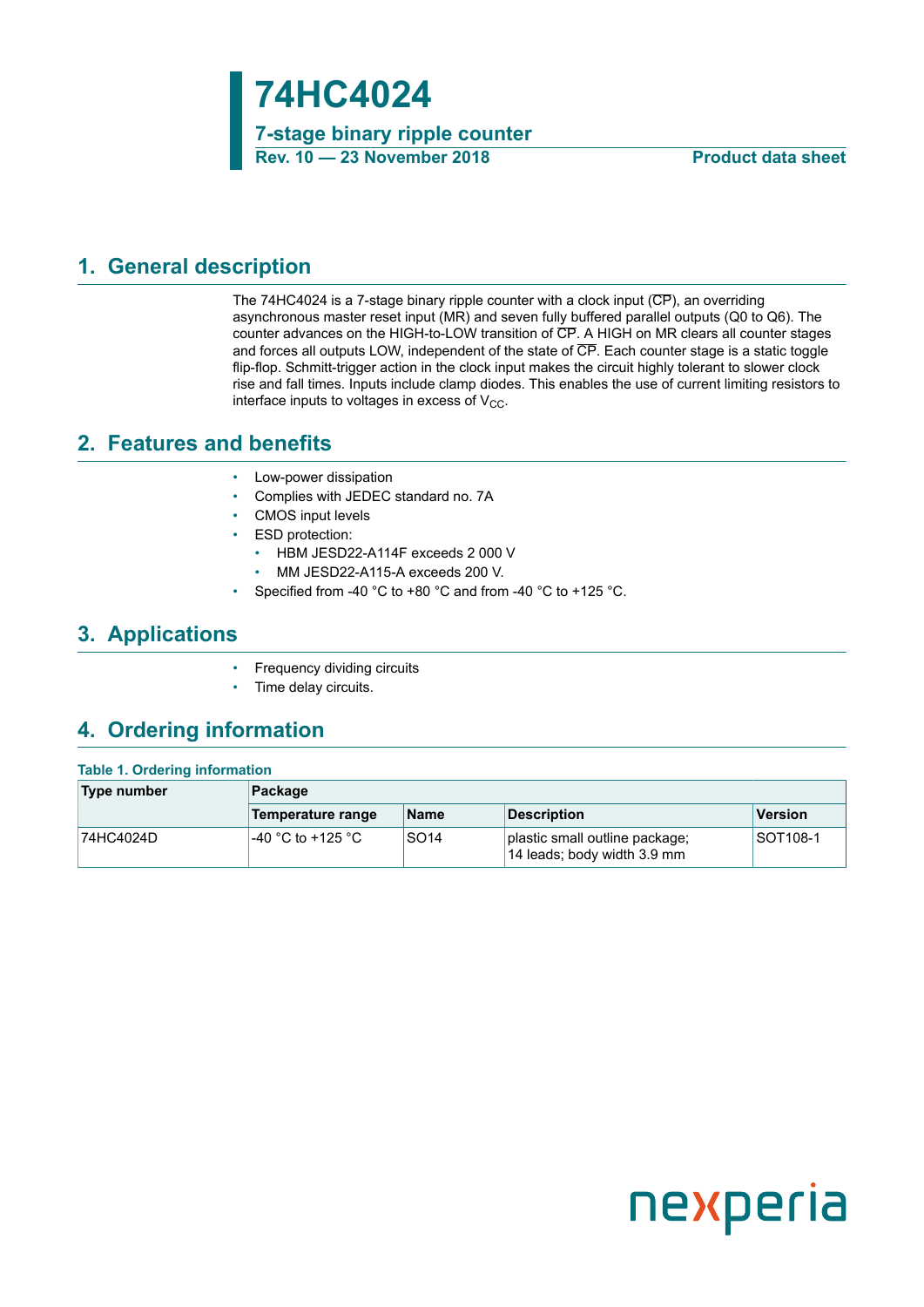# <span id="page-1-0"></span>**5. Functional diagram**



# <span id="page-1-1"></span>**6. Pinning information**

### <span id="page-1-2"></span>**6.1. Pinning**

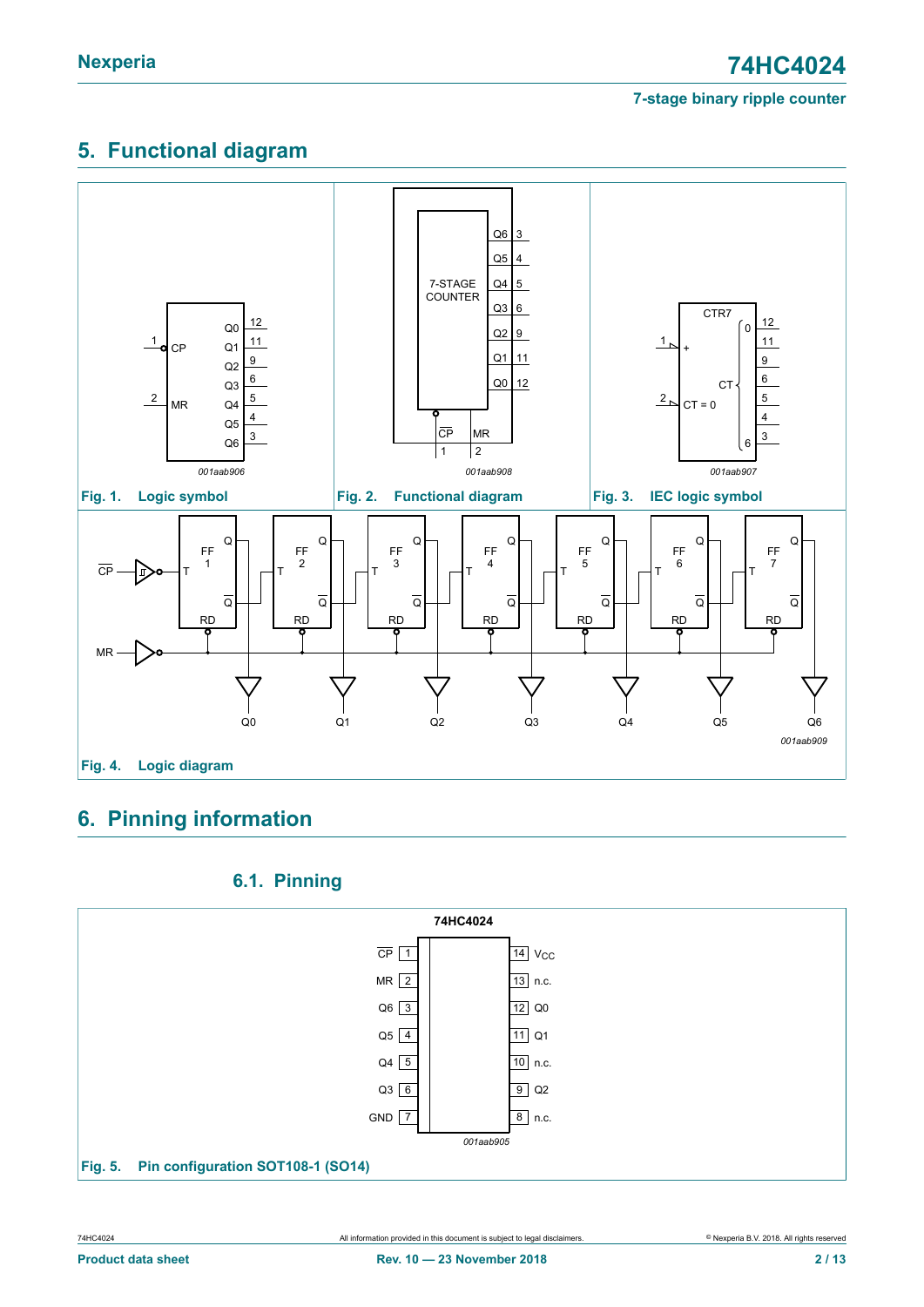### <span id="page-2-1"></span><span id="page-2-0"></span>**6.2. Pin description**

| <b>Table 2. Pin description</b> |                       |                                           |
|---------------------------------|-----------------------|-------------------------------------------|
| Symbol                          | <b>Pin</b>            | <b>Description</b>                        |
| CP                              |                       | clock input (HIGH-to-LOW, edge-triggered) |
| <b>MR</b>                       |                       | master reset input (active HIGH)          |
| Q6, Q5, Q4, Q3, Q2, Q2, Q1, Q0  | 3, 4, 5, 6, 9, 11, 12 | parallel output                           |
| <b>GND</b>                      |                       | ground $(0 V)$                            |
| n.c.                            | 8, 10, 13             | not connected                             |
| $V_{\rm CC}$                    | 14                    | positive supply voltage                   |

# <span id="page-2-2"></span>**7. Functional description**

#### **Table 3. Function table**

*H = HIGH voltage level; L = LOW voltage level; X = don't care; ↑ = LOW-to-HIGH clock transition; ↓ = HIGH-to-LOW clock transition.*

| Input                    |           | Output       |
|--------------------------|-----------|--------------|
| $\overline{\mathsf{MR}}$ | CP        | Qn           |
| ΙH                       | $\lambda$ |              |
|                          |           | $ no$ change |
|                          |           | count        |

## <span id="page-2-3"></span>**8. Limiting values**

#### **Table 4. Limiting values**

In accordance with the Absolute Maximum Rating System (IEC 60134). Voltages are referenced to GND (ground = 0 V).

| Symbol             | <b>Parameter</b>        | <b>Conditions</b>                                | Min                      | <b>Max</b>               | <b>Unit</b>             |
|--------------------|-------------------------|--------------------------------------------------|--------------------------|--------------------------|-------------------------|
| $V_{\rm CC}$       | supply voltage          |                                                  | $-0.5$                   | $+7$                     | V                       |
| $I_{IK}$           | input clamping current  | $V_1$ < -0.5 V or $V_1$ > $V_{CC}$ + 0.5 V       | $\overline{\phantom{0}}$ | ±20                      | mA                      |
| $I_{OK}$           | output clamping current | $V_O$ < -0.5 V or $V_O$ > $V_{CC}$ + 0.5 V       | -                        | ±20                      | mA                      |
| $I_{\rm O}$        | output current          | $V_{\Omega}$ = -0.5 V to $V_{\text{CC}}$ + 0.5 V | $\overline{\phantom{a}}$ | ±25                      | $\mathsf{Im}\mathsf{A}$ |
| $I_{\rm CC}$       | supply current          |                                                  | $\overline{\phantom{0}}$ | 50                       | ∣mA                     |
| $I_{\mathsf{GND}}$ | ground current          |                                                  | -50                      | $\overline{\phantom{a}}$ | mA                      |
| $T_{\text{stg}}$   | storage temperature     |                                                  | $-65$                    | $+150$                   | $^{\circ}C$             |
| $P_{\text{tot}}$   | total power dissipation | [1]                                              | -                        | 500                      | mW                      |

[1] For SO16 package:  $P_{tot}$  derates linearly with 8 mW/K above 70 °C.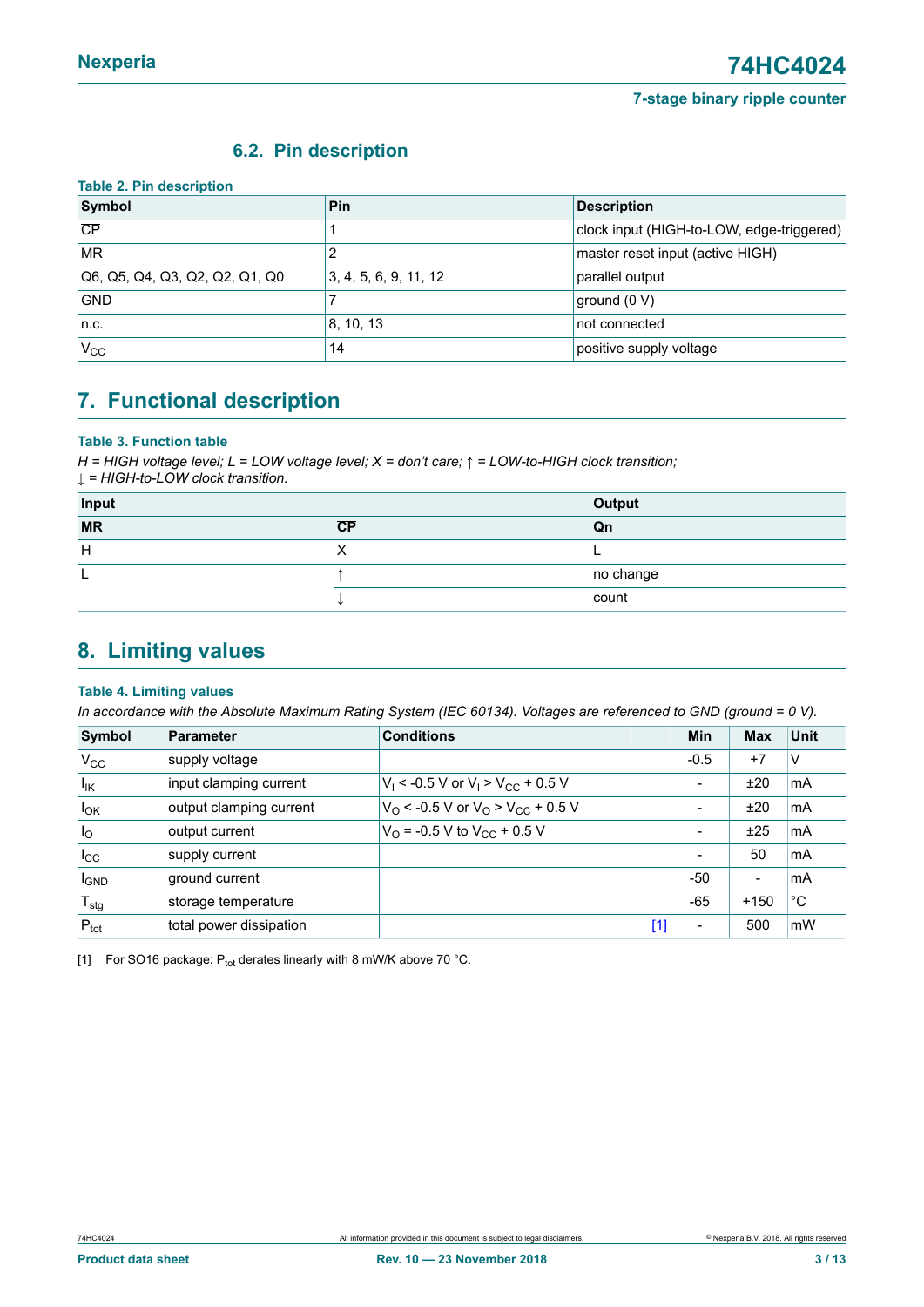# <span id="page-3-0"></span>**9. Recommended operating conditions**

| Symbol           | <b>Parameter</b>               | <b>Conditions</b>    | Min                      | <b>Typ</b>               | <b>Max</b>   | <b>Unit</b>  |
|------------------|--------------------------------|----------------------|--------------------------|--------------------------|--------------|--------------|
| $V_{\rm CC}$     | supply voltage                 |                      | 2.0                      | 5.0                      | 6.0          | ν            |
| $ V_1$           | input voltage                  |                      | 0                        |                          | $V_{\rm CC}$ | ν            |
| $V_{\rm O}$      | output voltage                 |                      | 0                        | $\overline{\phantom{a}}$ | $V_{\rm CC}$ | ٧            |
| Δt/ΔV            | input transition rise and fall | $V_{\rm CC}$ = 2.0 V | $\overline{\phantom{a}}$ |                          | 625          | ns/V         |
|                  | rate                           | $V_{CC}$ = 4.5 V     | $\overline{\phantom{a}}$ | 1.67                     | 139          | ns/V         |
|                  |                                | $V_{CC}$ = 6.0 V     | $\overline{\phantom{a}}$ |                          | 83           | ns/V         |
| l <sub>amb</sub> | ambient temperature            |                      | -40                      |                          | $+125$       | $^{\circ}$ C |

#### **Table 5. Recommended operating conditions**

## <span id="page-3-1"></span>**10. Static characteristics**

### **Table 6. Static characteristics**

*At recommended operating conditions; voltages are referenced to GND (ground = 0 V).*

| Symbol            | <b>Parameter</b>          | <b>Conditions</b>                                                    | <b>Min</b>               | <b>Typ</b>     | <b>Max</b>               | Unit   |
|-------------------|---------------------------|----------------------------------------------------------------------|--------------------------|----------------|--------------------------|--------|
| $T_{amb}$ = 25 °C |                           |                                                                      |                          |                |                          |        |
| V <sub>IH</sub>   | HIGH-level input voltage  | $V_{\rm CC}$ = 2.0 V                                                 | 1.5                      | 1.2            | $\overline{\phantom{a}}$ | $\vee$ |
|                   |                           | $V_{CC}$ = 4.5 V                                                     | 3.15                     | 2.4            | $\overline{\phantom{a}}$ | $\vee$ |
|                   |                           | $V_{CC}$ = 6.0 V                                                     | 4.2                      | 3.2            |                          | $\vee$ |
| $V_{IL}$          | LOW-level input voltage   | $V_{CC}$ = 2.0 V                                                     | $\overline{\phantom{a}}$ | 0.8            | 0.5                      | V      |
|                   |                           | $V_{CC}$ = 4.5 V                                                     | $\overline{a}$           | 2.1            | 1.35                     | $\vee$ |
|                   |                           | $V_{CC}$ = 6.0 V                                                     | $\overline{\phantom{a}}$ | 2.8            | 1.8                      | V      |
| $V_{OH}$          | HIGH-level output voltage | $V_1 = V_{1H}$ or $V_{1L}$                                           |                          |                |                          |        |
|                   |                           | $I_{\text{O}}$ = -20 µA; $V_{\text{CC}}$ = 2.0 V                     | 1.9                      | 2.0            | $\overline{\phantom{a}}$ | $\vee$ |
|                   |                           | $I_{\text{O}}$ = -20 µA; $V_{\text{CC}}$ = 4.5 V                     | 4.4                      | 4.5            | $\blacksquare$           | $\vee$ |
|                   |                           | $I_{\text{O}}$ = -20 µA; $V_{\text{CC}}$ = 6.0 V                     | 5.9                      | 6.0            | $\overline{\phantom{a}}$ | $\vee$ |
|                   |                           | $I_{\rm O}$ = -4 mA; $V_{\rm CC}$ = 4.5 V                            | 3.98                     | 4.32           |                          | $\vee$ |
|                   |                           | $I_{\Omega}$ = -5.2 mA; $V_{\text{CC}}$ = 6.0 V                      | 5.48                     | 5.81           | $\overline{\phantom{a}}$ | $\vee$ |
| $V_{OL}$          | LOW-level output voltage  | $V_I = V_{IH}$ or $V_{IL}$                                           |                          |                |                          |        |
|                   |                           | $I_{\text{O}}$ = 20 µA; $V_{\text{CC}}$ = 2.0 V                      | $\overline{\phantom{0}}$ | $\Omega$       | 0.1                      | $\vee$ |
|                   |                           | $I_{\text{O}}$ = 20 µA; $V_{\text{CC}}$ = 4.5 V                      | $\overline{a}$           | $\Omega$       | 0.1                      | $\vee$ |
|                   |                           | $I_{\text{O}}$ = 20 µA; $V_{\text{CC}}$ = 6.0 V                      | $\overline{a}$           | 0              | 0.1                      | $\vee$ |
|                   |                           | $I_{\Omega}$ = 4 mA; $V_{\text{CC}}$ = 4.5 V                         | $\overline{\phantom{0}}$ | 0.15           | 0.26                     | $\vee$ |
|                   |                           | $I_{\text{O}}$ = 5.2 mA; $V_{\text{CC}}$ = 6.0 V                     | $\frac{1}{2}$            | 0.16           | 0.26                     | V      |
| h                 | input leakage current     | $V_1$ = $V_{CC}$ or GND; $V_{CC}$ = 6.0 V                            | $\overline{\phantom{a}}$ | $\blacksquare$ | ±0.1                     | μA     |
| $I_{\rm CC}$      | supply current            | $V_1$ = V <sub>CC</sub> or GND; $I_0$ = 0 A; V <sub>CC</sub> = 6.0 V | $\overline{\phantom{a}}$ |                | 8.0                      | μA     |
| C <sub>1</sub>    | input capacitance         |                                                                      | $\overline{\phantom{0}}$ | 3.5            | $\overline{\phantom{a}}$ | pF     |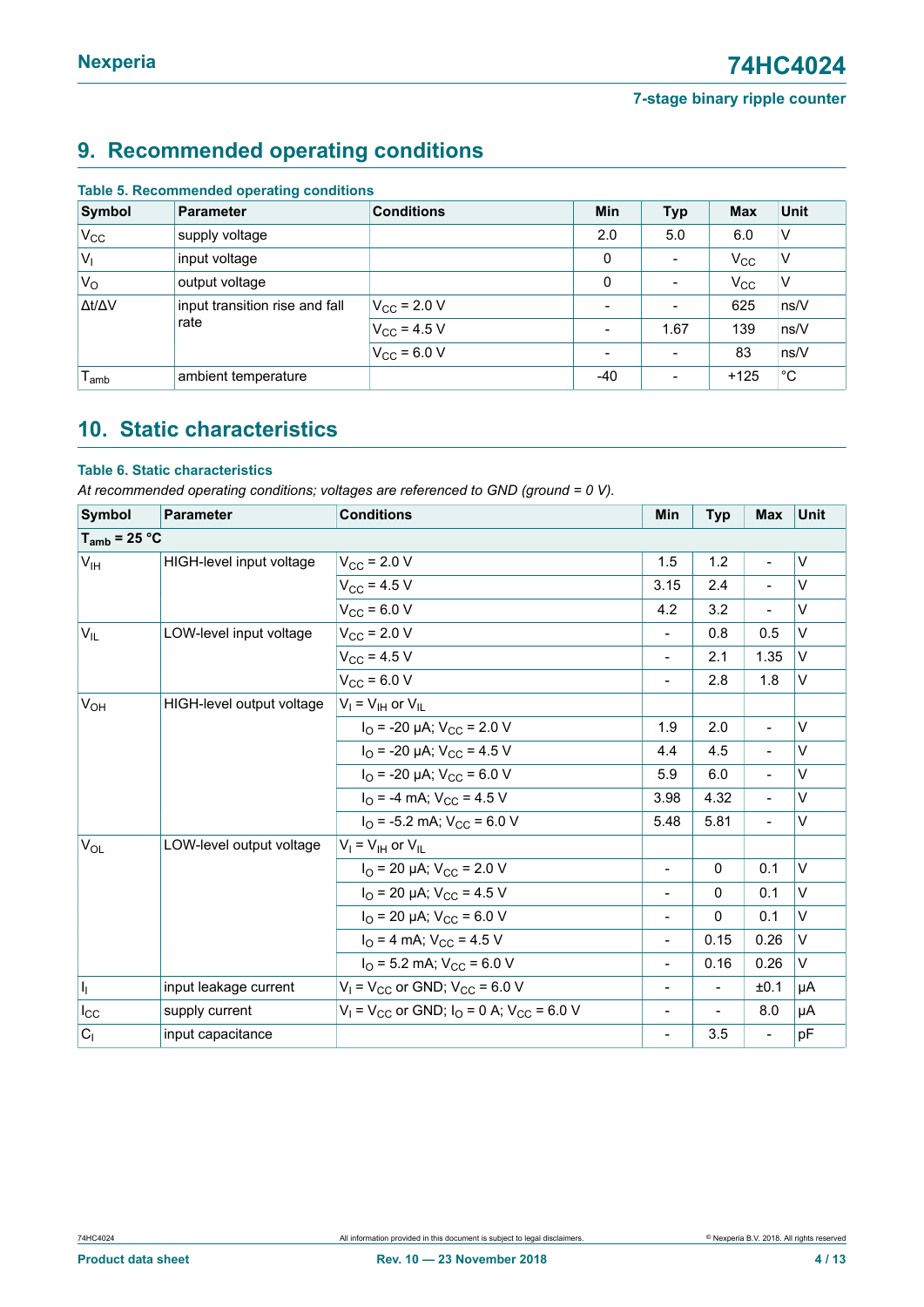# **Nexperia 74HC4024**

### **7-stage binary ripple counter**

| Symbol                       | Parameter                     | <b>Conditions</b>                                                    | Min                          | <b>Typ</b>                   | <b>Max</b>               | Unit         |
|------------------------------|-------------------------------|----------------------------------------------------------------------|------------------------------|------------------------------|--------------------------|--------------|
| $T_{amb}$ = -40 °C to +85 °C |                               |                                                                      |                              |                              |                          |              |
| V <sub>IH</sub>              | HIGH-level input voltage      | $V_{\text{CC}}$ = 2.0 V                                              | 1.5                          | $\frac{1}{2}$                | $\overline{\phantom{0}}$ | $\vee$       |
|                              |                               | $V_{CC}$ = 4.5 V                                                     | 3.15                         | $\qquad \qquad \blacksquare$ |                          | V            |
|                              |                               | $V_{CC}$ = 6.0 V                                                     | 4.2                          | $\qquad \qquad \blacksquare$ |                          | $\vee$       |
| $V_{IL}$                     | LOW-level input voltage       | $V_{\rm CC}$ = 2.0 V                                                 | $\overline{\phantom{a}}$     | $\overline{\phantom{a}}$     | 0.5                      | $\vee$       |
|                              |                               | $V_{\rm CC}$ = 4.5 V                                                 |                              |                              | 1.35                     | $\vee$       |
|                              |                               | $V_{CC}$ = 6.0 V                                                     | $\blacksquare$               | $\blacksquare$               | 1.8                      | V            |
| <b>V<sub>OH</sub></b>        | HIGH-level output voltage     | $V_1 = V_{\text{IH}}$ or $V_{\text{IL}}$                             |                              |                              |                          |              |
|                              |                               | $I_{\text{O}}$ = -20 µA; $V_{\text{CC}}$ = 2.0 V                     | 1.9                          | $\overline{\phantom{a}}$     | $\overline{\phantom{a}}$ | V            |
|                              |                               | $I_{\rm O}$ = -20 µA; $V_{\rm CC}$ = 4.5 V                           | 4.4                          |                              |                          | $\vee$       |
|                              |                               | $I_{\text{O}}$ = -20 µA; $V_{\text{CC}}$ = 6.0 V                     | 5.9                          | $\blacksquare$               |                          | V            |
|                              |                               | $I_{\rm O}$ = -4 mA; $V_{\rm CC}$ = 4.5 V                            | 3.84                         | $\qquad \qquad \blacksquare$ |                          | $\mathsf{v}$ |
|                              |                               | $IO$ = -5.2 mA; $VCC$ = 6.0 V                                        | 5.34                         | $\blacksquare$               |                          | $\vee$       |
| $V_{OL}$                     | LOW-level output voltage      | $V_I = V_{IH}$ or $V_{IL}$                                           |                              |                              |                          |              |
|                              |                               | $I_{\text{O}}$ = 20 µA; $V_{\text{CC}}$ = 2.0 V                      | $\blacksquare$               | $\blacksquare$               | 0.1                      | $\vee$       |
|                              |                               | $I_{\text{O}}$ = 20 µA; $V_{\text{CC}}$ = 4.5 V                      | $\overline{\phantom{0}}$     | $\qquad \qquad -$            | 0.1                      | $\vee$       |
|                              |                               | $I_{\text{O}}$ = 20 µA; $V_{\text{CC}}$ = 6.0 V                      | $\overline{\phantom{a}}$     | $\frac{1}{2}$                | 0.1                      | $\vee$       |
|                              |                               | $I_{\rm O}$ = 4 mA; $V_{\rm CC}$ = 4.5 V                             | $\overline{\phantom{a}}$     | $\qquad \qquad \blacksquare$ | 0.33                     | V            |
|                              |                               | $IO$ = 5.2 mA; $VCC$ = 6.0 V                                         | $\overline{\phantom{0}}$     |                              | 0.33                     | $\vee$       |
| h                            | input leakage current         | $V_1$ = $V_{CC}$ or GND; $V_{CC}$ = 6.0 V                            | -                            | $\qquad \qquad \blacksquare$ | ±1.0                     | μA           |
| $I_{\rm CC}$                 | supply current                | $V_1$ = V <sub>CC</sub> or GND; $I_0$ = 0 A; V <sub>CC</sub> = 6.0 V |                              |                              | 80                       | μA           |
|                              | $T_{amb}$ = -40 °C to +125 °C |                                                                      |                              |                              |                          |              |
| V <sub>IH</sub>              | HIGH-level input voltage      | $V_{\rm CC}$ = 2.0 V                                                 | 1.5                          | $\overline{a}$               | $\overline{\phantom{0}}$ | V            |
|                              |                               | $V_{CC}$ = 4.5 V                                                     | 3.15                         | $\blacksquare$               | $\frac{1}{2}$            | V            |
|                              |                               | $V_{CC}$ = 6.0 V                                                     | 4.2                          | $\qquad \qquad \blacksquare$ |                          | $\vee$       |
| $V_{IL}$                     | LOW-level input voltage       | $V_{\text{CC}}$ = 2.0 V                                              | $\overline{\phantom{a}}$     | $\qquad \qquad \blacksquare$ | 0.5                      | V            |
|                              |                               | $V_{CC}$ = 4.5 V                                                     | $\overline{a}$               | $\qquad \qquad \blacksquare$ | 1.35                     | ١v           |
|                              |                               | $V_{\text{CC}}$ = 6.0 V                                              | $\frac{1}{2}$                | $\frac{1}{2}$                | 1.8                      | V            |
| $V_{OH}$                     | HIGH-level output voltage     | $V_I = V_{IH}$ or $V_{IL}$                                           |                              |                              |                          |              |
|                              |                               | $I_{\text{O}}$ = -20 µA; $V_{\text{CC}}$ = 2.0 V                     | 1.9                          | $\frac{1}{2}$                | $\overline{a}$           | $\vee$       |
|                              |                               | $I_{\text{O}}$ = -20 µA; $V_{\text{CC}}$ = 4.5 V                     | 4.4                          | $\overline{\phantom{0}}$     |                          | $\vee$       |
|                              |                               | $I_{\text{O}}$ = -20 µA; $V_{\text{CC}}$ = 6.0 V                     | 5.9                          | $\overline{\phantom{m}}$     | $\overline{\phantom{a}}$ | V            |
|                              |                               | $IO = -4 mA$ ; $VCC = 4.5 V$                                         | 3.7                          | $\overline{\phantom{a}}$     | $\overline{\phantom{m}}$ | V            |
|                              |                               | $IO$ = -5.2 mA; $VCC$ = 6.0 V                                        | 5.2                          | $\blacksquare$               | $\frac{1}{2}$            | $\vee$       |
| $V_{OL}$                     | LOW-level output voltage      | $V_I = V_{IH}$ or $V_{IL}$                                           |                              |                              |                          |              |
|                              |                               | $I_{\text{O}}$ = 20 µA; $V_{\text{CC}}$ = 2.0 V                      | $\blacksquare$               | $\blacksquare$               | 0.1                      | $\mathsf{v}$ |
|                              |                               | $I_{\text{O}}$ = 20 µA; $V_{\text{CC}}$ = 4.5 V                      | $\qquad \qquad \blacksquare$ | $\qquad \qquad \blacksquare$ | 0.1                      | V            |
|                              |                               | $I_{\text{O}}$ = 20 µA; $V_{\text{CC}}$ = 6.0 V                      | -                            | $\qquad \qquad \blacksquare$ | 0.1                      | $\vee$       |
|                              |                               | $I_{\rm O}$ = 4 mA; $V_{\rm CC}$ = 4.5 V                             | $\blacksquare$               | $\blacksquare$               | 0.4                      | V            |
|                              |                               | $IO$ = 5.2 mA; $VCC$ = 6.0 V                                         | $\overline{\phantom{a}}$     | $\qquad \qquad \blacksquare$ | 0.4                      | V            |
| h,                           | input leakage current         | $V_1$ = $V_{CC}$ or GND; $V_{CC}$ = 6.0 V                            | $\overline{\phantom{a}}$     | $\qquad \qquad \blacksquare$ | ±1.0                     | μA           |
| $I_{\rm CC}$                 | supply current                | $V_1$ = V <sub>CC</sub> or GND; $I_0$ = 0 A; V <sub>CC</sub> = 6.0 V | $\overline{\phantom{0}}$     | $\qquad \qquad \blacksquare$ | 160                      | μA           |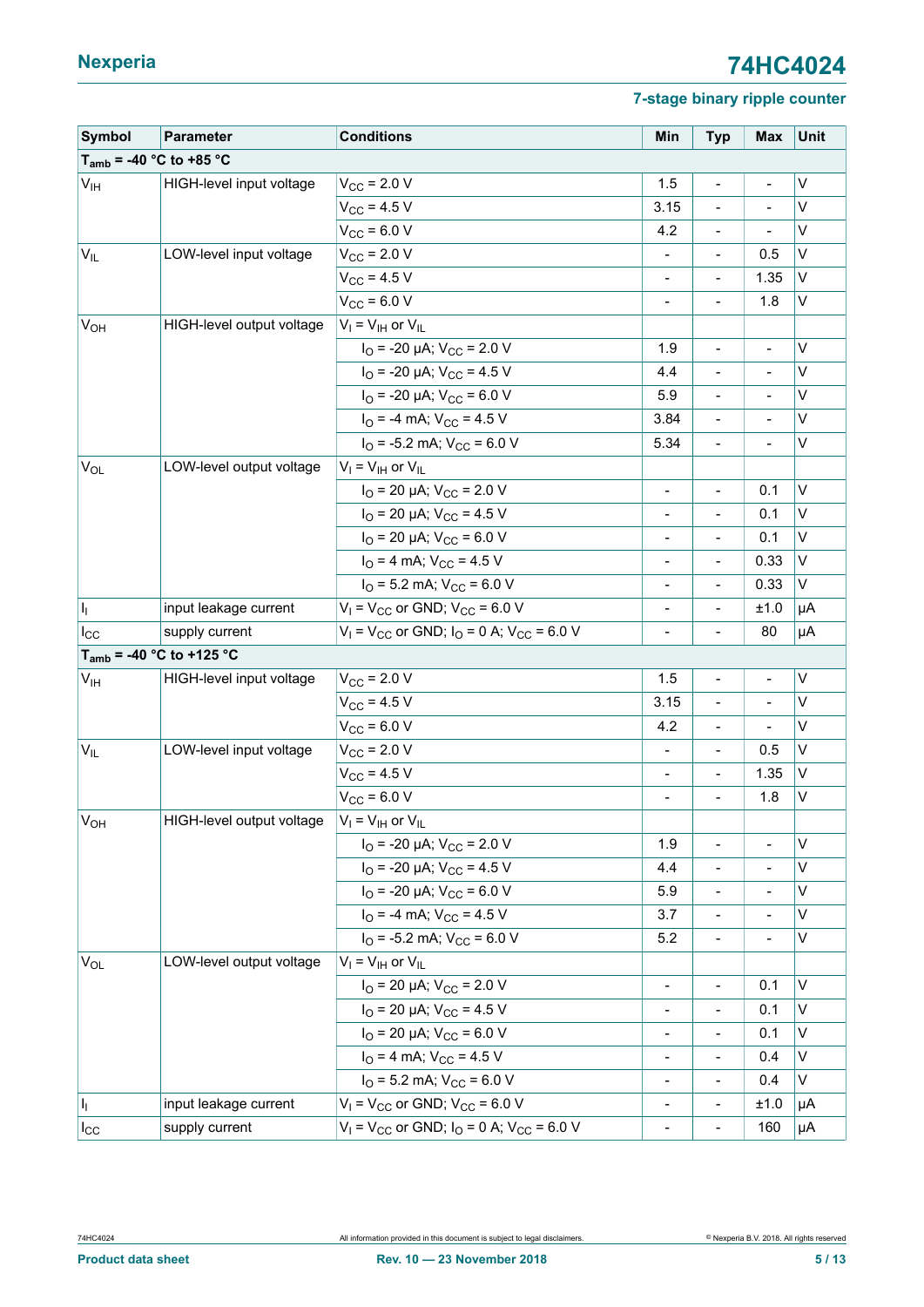# <span id="page-5-0"></span>**11. Dynamic characteristics**

### **Table 7. Dynamic characteristics**

*GND* = 0 V;  $t_r$  =  $t_f$  = 6 ns;  $C_L$  = 50 pF; for test circuit see <u>[Fig. 7](#page-8-0)</u>.

| Symbol            | Parameter                        | <b>Conditions</b>                                                     | Min                          | <b>Typ</b>              | Max                      | Unit |
|-------------------|----------------------------------|-----------------------------------------------------------------------|------------------------------|-------------------------|--------------------------|------|
| $T_{amb}$ = 25 °C |                                  |                                                                       |                              |                         |                          |      |
| $t_{\text{pd}}$   | propagation delay                | $\overline{\text{CP}}$ to Q0; see $\overline{\text{Fig. 6}}$<br>$[1]$ |                              |                         |                          |      |
|                   |                                  | $V_{CC}$ = 2.0 V                                                      | $\overline{a}$               | 47                      | 175                      | ns   |
|                   |                                  | $V_{CC}$ = 4.5 V                                                      |                              | 17                      | 35                       | ns   |
|                   |                                  | $V_{CC}$ = 6.0 V                                                      | $\overline{a}$               | 14                      | 30                       | ns   |
|                   |                                  | $V_{CC}$ = 5.0 V; C <sub>L</sub> = 15 pF                              | $\blacksquare$               | 14                      | $\overline{\phantom{a}}$ | ns   |
|                   |                                  | Qn to Qn+1; see Fig. 6<br>$[1]$                                       |                              |                         |                          |      |
|                   |                                  | $V_{\text{CC}}$ = 2.0 V                                               | $\blacksquare$               | 25                      | 80                       | ns   |
|                   |                                  | $V_{\text{CC}}$ = 4.5 V                                               | $\overline{a}$               | $\boldsymbol{9}$        | 16                       | ns   |
|                   |                                  | $V_{CC}$ = 6.0 V                                                      | $\qquad \qquad \blacksquare$ | $\overline{7}$          | 14                       | ns   |
| ∣t <sub>PHL</sub> | HIGH to LOW                      | MR to Q0; see Fig. 6                                                  |                              |                         |                          |      |
|                   | propagation delay                | $V_{\text{CC}}$ = 2.0 V                                               | $\blacksquare$               | 63                      | 200                      | ns   |
|                   |                                  | $V_{\text{CC}}$ = 4.5 V                                               |                              | 23                      | 40                       | ns   |
|                   |                                  | $V_{CC}$ = 6.0 V                                                      | $\qquad \qquad \blacksquare$ | 18                      | 34                       | ns   |
| $ t_t $           | transition time                  | see Fig. 6<br>$[2]$                                                   |                              |                         |                          |      |
|                   |                                  | $V_{\rm CC}$ = 2.0 V                                                  | $\frac{1}{2}$                | 19                      | 75                       | ns   |
|                   |                                  | $V_{CC}$ = 4.5 V                                                      | $\frac{1}{2}$                | $\overline{7}$          | 15                       | ns   |
|                   |                                  | $V_{CC}$ = 6.0 V                                                      | $\overline{a}$               | 6                       | 13                       | ns   |
| $t_W$             | pulse width                      | CP HIGH or LOW; see Fig. 6                                            |                              |                         |                          |      |
|                   |                                  | $V_{\rm CC}$ = 2.0 V                                                  | 80                           | 17                      | $\blacksquare$           | ns   |
|                   |                                  | $V_{CC}$ = 4.5 V                                                      | 16                           | 6                       | $\overline{\phantom{a}}$ | ns   |
|                   |                                  | $V_{CC}$ = 6.0 V                                                      | 14                           | 5                       |                          | ns   |
|                   |                                  | MR HIGH; see Fig. 6                                                   |                              |                         |                          |      |
|                   |                                  | $V_{\rm CC}$ = 2.0 V                                                  | 80                           | 22                      | $\overline{\phantom{a}}$ | ns   |
|                   |                                  | $V_{\rm CC}$ = 4.5 V                                                  | 16                           | 8                       | $\overline{\phantom{a}}$ | ns   |
|                   |                                  | $V_{CC}$ = 6.0 V                                                      | 14                           | 6                       |                          | ns   |
| $t_{rec}$         | recovery time                    | MR to CP; see Fig. 6                                                  |                              |                         |                          |      |
|                   |                                  | $V_{\rm CC}$ = 2.0 V                                                  | 50                           | 6                       | $\overline{\phantom{a}}$ | ns   |
|                   |                                  | $V_{\text{CC}}$ = 4.5 V                                               | 10 <sub>1</sub>              | $\overline{\mathbf{c}}$ |                          | ns   |
|                   |                                  | $V_{CC}$ = 6.0 V                                                      | 9                            | $\overline{2}$          | $\overline{\phantom{a}}$ | ns   |
| $\sf f_{max}$     | maximum frequency                | CP; see Fig. 6                                                        |                              |                         |                          |      |
|                   |                                  | $V_{CC}$ = 2.0 V                                                      | 6.0                          | 27                      | $\blacksquare$           | MHz  |
|                   |                                  | $V_{CC}$ = 4.5 V                                                      | 30                           | 82                      | $\overline{\phantom{a}}$ | MHz  |
|                   |                                  | $V_{CC}$ = 6.0 V                                                      | 35                           | 98                      | $\overline{\phantom{a}}$ | MHz  |
|                   |                                  | $V_{CC}$ = 5.0 V; C <sub>L</sub> = 15 pF                              |                              | 90                      | $\overline{\phantom{a}}$ | MHz  |
| $C_{PD}$          | power dissipation<br>capacitance | $V_1$ = GND to $V_{CC}$<br>$[3]$                                      | $\qquad \qquad \blacksquare$ | 25                      | $\overline{\phantom{a}}$ | pF   |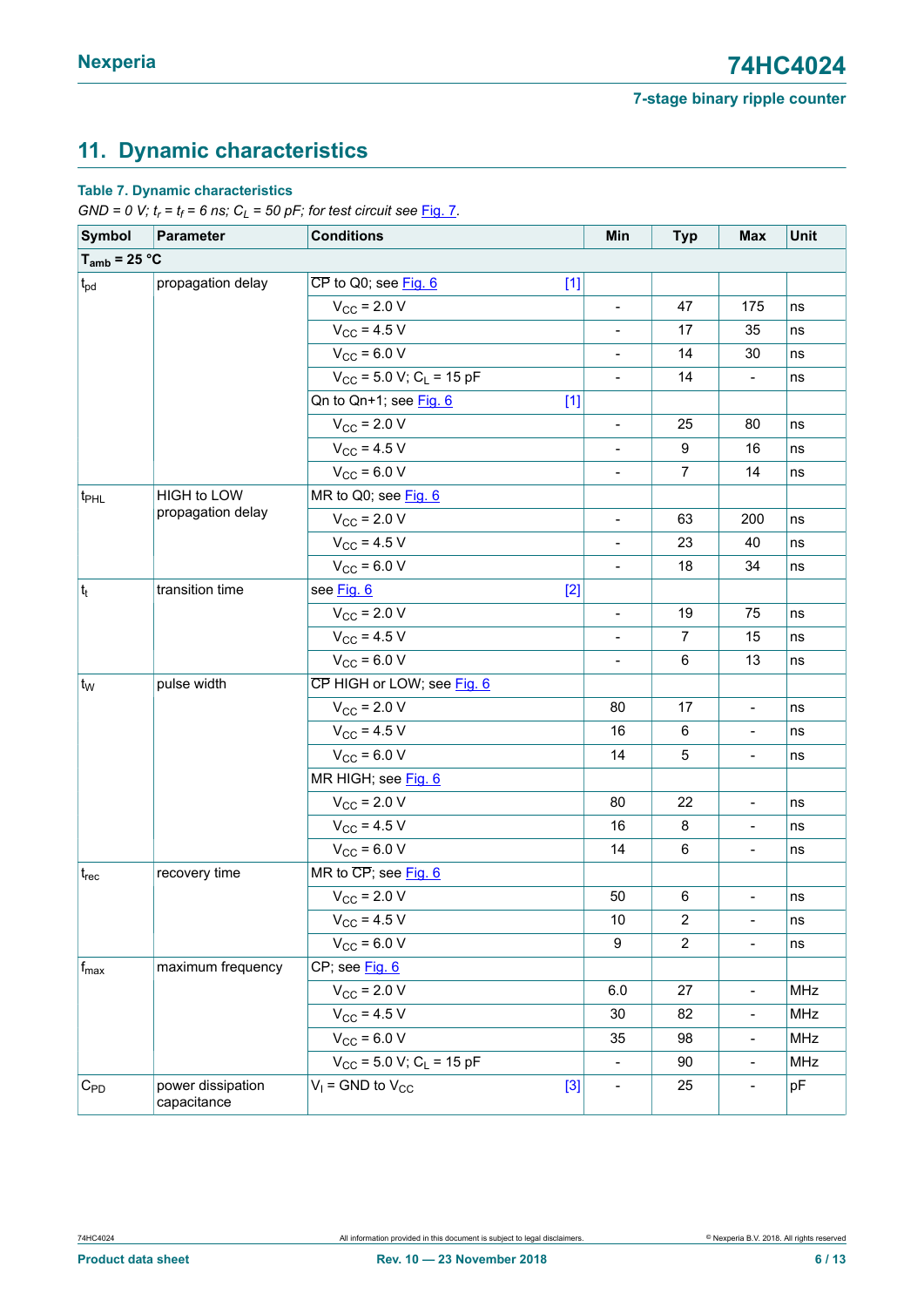| Symbol                        | Parameter                    | <b>Conditions</b>                                 | Min                      | <b>Typ</b>                   | <b>Max</b>                   | Unit       |
|-------------------------------|------------------------------|---------------------------------------------------|--------------------------|------------------------------|------------------------------|------------|
|                               | $T_{amb}$ = -40 °C to +85 °C |                                                   |                          |                              |                              |            |
| $t_{\rm pd}$                  | propagation delay            | $\overline{\text{CP}}$ to Q0; see Fig. 6<br>$[1]$ |                          |                              |                              |            |
|                               |                              | $V_{\rm CC}$ = 2.0 V                              | $\frac{1}{2}$            | $\overline{a}$               | 220                          | ns         |
|                               |                              | $V_{CC}$ = 4.5 V                                  |                          |                              | 44                           | ns         |
|                               |                              | $V_{CC}$ = 6.0 V                                  | $\overline{\phantom{a}}$ | $\overline{\phantom{0}}$     | 37                           | ns         |
|                               |                              | Qn to Qn+1; see Fig. 6<br>$[1]$                   |                          |                              |                              |            |
|                               |                              | $V_{\text{CC}}$ = 2.0 V                           | $\overline{\phantom{m}}$ | $\frac{1}{2}$                | 100                          | ns         |
|                               |                              | $V_{CC}$ = 4.5 V                                  | $\frac{1}{2}$            | $\overline{a}$               | 20                           | ns         |
|                               |                              | $V_{CC}$ = 6.0 V                                  |                          |                              | 17                           | ns         |
| $ t_{\sf PHL} $               | HIGH to LOW                  | MR to Q0; see Fig. 6                              |                          |                              |                              |            |
|                               | propagation delay            | $V_{\text{CC}}$ = 2.0 V                           | $\overline{\phantom{a}}$ | ÷,                           | 250                          | ns         |
|                               |                              | $V_{CC}$ = 4.5 V                                  | $\blacksquare$           | $\frac{1}{2}$                | 50                           | ns         |
|                               |                              | $V_{CC}$ = 6.0 V                                  | $\blacksquare$           | $\overline{a}$               | 43                           | ns         |
| $ t_t $                       | transition time              | $[2]$<br>see Fig. 6                               |                          |                              |                              |            |
|                               |                              | $V_{\text{CC}}$ = 2.0 V                           | $\overline{\phantom{a}}$ | $\overline{\phantom{0}}$     | 95                           | ns         |
|                               |                              | $V_{\rm CC}$ = 4.5 V                              | $\overline{\phantom{m}}$ | $\qquad \qquad -$            | 19                           | ns         |
|                               |                              | $V_{CC}$ = 6.0 V                                  | $\blacksquare$           | $\overline{\phantom{0}}$     | 16                           | ns         |
| $ t_{W}$                      | pulse width                  | CP HIGH or LOW; see Fig. 6                        |                          |                              |                              |            |
|                               |                              | $V_{\rm CC}$ = 2.0 V                              | 100                      |                              |                              | ns         |
|                               |                              | $V_{CC}$ = 4.5 V                                  | 20                       | $\qquad \qquad \blacksquare$ | $\overline{\phantom{a}}$     | ns         |
|                               |                              | $V_{CC}$ = 6.0 V                                  | 17                       | $\frac{1}{2}$                | $\blacksquare$               | ns         |
|                               |                              | MR HIGH; see Fig. 6                               |                          |                              |                              |            |
|                               |                              | $V_{CC}$ = 2.0 V                                  | 100                      | $\overline{\phantom{0}}$     | $\overline{\phantom{a}}$     | ns         |
|                               |                              | $V_{CC}$ = 4.5 V                                  | 20                       |                              |                              | ns         |
|                               |                              | $V_{\text{CC}}$ = 6.0 V                           | 17                       | $\qquad \qquad \blacksquare$ | $\overline{\phantom{a}}$     | ns         |
| $\mathfrak{t}_{\mathsf{rec}}$ | recovery time                | MR to CP; see Fig. 6                              |                          |                              |                              |            |
|                               |                              | $V_{\text{CC}}$ = 2.0 V                           | 65                       | $\frac{1}{2}$                | $\blacksquare$               | ns         |
|                               |                              | $V_{\text{CC}}$ = 4.5 V                           | 13                       | $\overline{\phantom{0}}$     | $\overline{\phantom{a}}$     | ns         |
|                               |                              | $V_{CC}$ = 6.0 V                                  | 11                       | $\overline{\phantom{0}}$     | $\qquad \qquad \blacksquare$ | ns         |
| $f_{\text{max}}$              | maximum frequency            | CP; see Fig. 6                                    |                          |                              |                              |            |
|                               |                              | $V_{\rm CC}$ = 2.0 V                              | 4.8                      | $\overline{\phantom{0}}$     | $\overline{\phantom{a}}$     | <b>MHz</b> |
|                               |                              | $V_{CC}$ = 4.5 V                                  | 24                       | $\overline{\phantom{0}}$     | $\overline{\phantom{a}}$     | MHz        |
|                               |                              | $V_{CC}$ = 6.0 V                                  | 28                       | $\overline{\phantom{0}}$     | $\blacksquare$               | MHz        |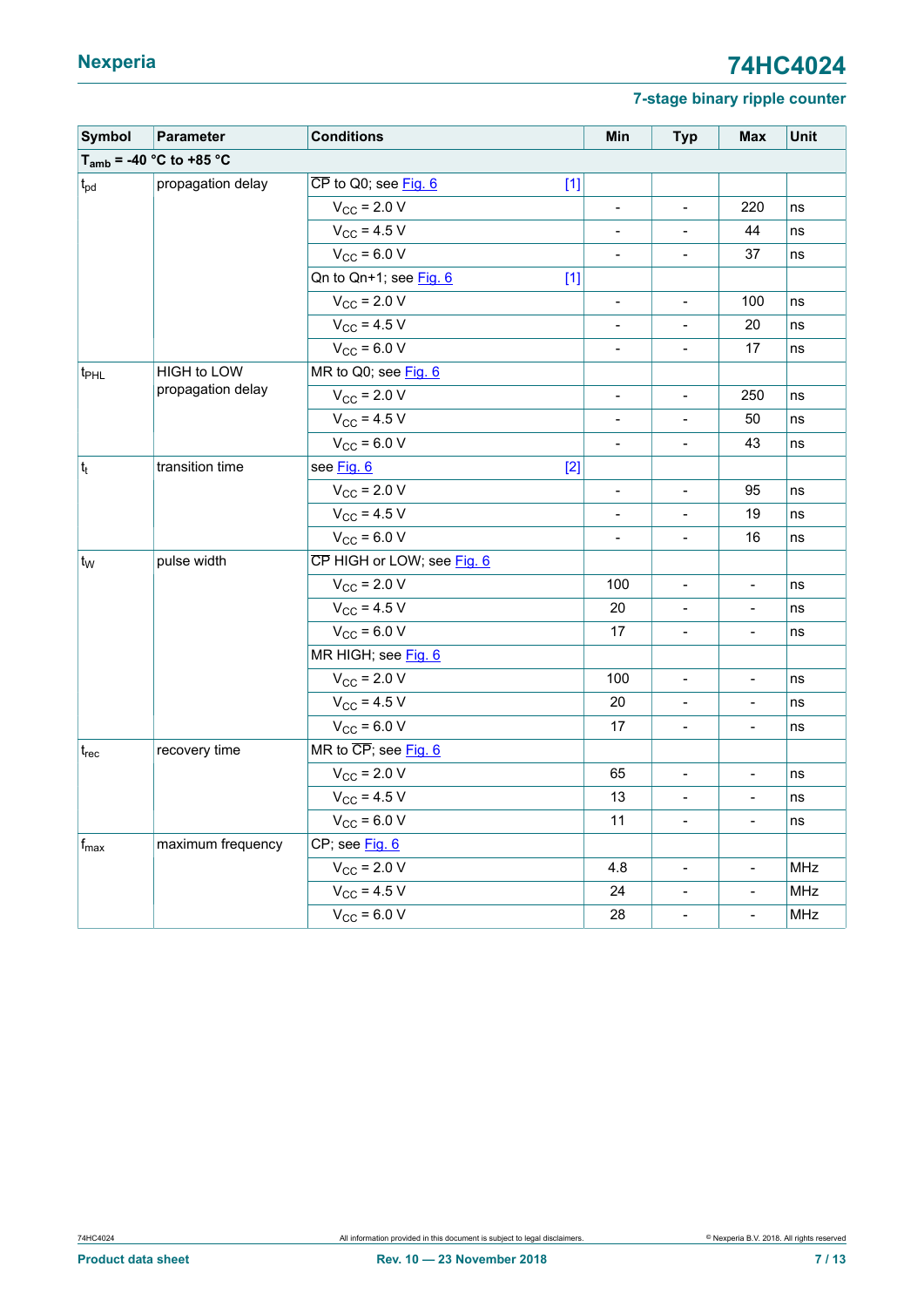<span id="page-7-0"></span>

| Symbol           | Parameter                     | <b>Conditions</b>                                 | Min                          | <b>Typ</b>               | <b>Max</b>               | Unit       |
|------------------|-------------------------------|---------------------------------------------------|------------------------------|--------------------------|--------------------------|------------|
|                  | $T_{amb}$ = -40 °C to +125 °C |                                                   |                              |                          |                          |            |
| $t_{\rm pd}$     | propagation delay             | $\overline{\text{CP}}$ to Q0; see Fig. 6<br>$[1]$ |                              |                          |                          |            |
|                  |                               | $V_{\rm CC}$ = 2.0 V                              | $\qquad \qquad \blacksquare$ | $\overline{\phantom{a}}$ | 265                      | ns         |
|                  |                               | $V_{CC}$ = 4.5 V                                  |                              |                          | 53                       | ns         |
|                  |                               | $V_{CC}$ = 6.0 V                                  | $\qquad \qquad \blacksquare$ |                          | 45                       | ns         |
|                  |                               | Qn to Qn+1; see Fig. 6<br>$[1]$                   |                              |                          |                          |            |
|                  |                               | $V_{\rm CC}$ = 2.0 V                              | $\frac{1}{2}$                | $\blacksquare$           | 120                      | ns         |
|                  |                               | $V_{\text{CC}}$ = 4.5 V                           |                              | $\overline{\phantom{a}}$ | 24                       | ns         |
|                  |                               | $V_{CC}$ = 6.0 V                                  |                              | $\frac{1}{2}$            | 20                       | ns         |
| t <sub>PHL</sub> | HIGH to LOW                   | MR to Q0; see Fig. 6                              |                              |                          |                          |            |
|                  | propagation delay             | $V_{\rm CC}$ = 2.0 V                              | $\qquad \qquad -$            | $\overline{\phantom{a}}$ | 300                      | ns         |
|                  |                               | $V_{\rm CC}$ = 4.5 V                              |                              | $\blacksquare$           | 60                       | ns         |
|                  |                               | $V_{\text{CC}}$ = 6.0 V                           | $\overline{\phantom{m}}$     | $\overline{\phantom{a}}$ | 51                       | ns         |
| $ t_t $          | transition time               | see Fig. 6<br>$[2]$                               |                              |                          |                          |            |
|                  |                               | $V_{\rm CC}$ = 2.0 V                              | $\qquad \qquad -$            | $\overline{\phantom{a}}$ | 110                      | ns         |
|                  |                               | $V_{CC}$ = 4.5 V                                  | $\qquad \qquad \blacksquare$ | $\blacksquare$           | 22                       | ns         |
|                  |                               | $V_{CC}$ = 6.0 V                                  | $\overline{\phantom{0}}$     | $\overline{\phantom{a}}$ | 19                       | ns         |
| $ t_{W}$         | pulse width                   | CP HIGH or LOW; see Fig. 6                        |                              |                          |                          |            |
|                  |                               | $V_{\rm CC}$ = 2.0 V                              | 120                          | $\overline{\phantom{a}}$ | $\overline{a}$           | ns         |
|                  |                               | $V_{CC}$ = 4.5 V                                  | 24                           | $\overline{\phantom{0}}$ |                          | ns         |
|                  |                               | $V_{CC}$ = 6.0 V                                  | 20                           | $\overline{\phantom{a}}$ | $\overline{\phantom{a}}$ | ns         |
|                  |                               | MR HIGH; see Fig. 6                               |                              |                          |                          |            |
|                  |                               | $V_{\rm CC}$ = 2.0 V                              | 120                          | $\blacksquare$           | $\overline{\phantom{a}}$ | ns         |
|                  |                               | $V_{\text{CC}}$ = 4.5 V                           | 24                           | $\frac{1}{2}$            | $\blacksquare$           | ns         |
|                  |                               | $V_{CC}$ = 6.0 V                                  | 20                           |                          |                          | ns         |
| $t_{\sf rec}$    | recovery time                 | MR to CP; see Fig. 6                              |                              |                          |                          |            |
|                  |                               | $V_{\text{CC}}$ = 2.0 V                           | 75                           | $\blacksquare$           | $\blacksquare$           | ns         |
|                  |                               | $V_{\text{CC}}$ = 4.5 V                           | 15                           | $\overline{\phantom{a}}$ | $\blacksquare$           | ns         |
|                  |                               | $V_{CC}$ = 6.0 V                                  | 13                           | $\frac{1}{2}$            | $\blacksquare$           | ns         |
| $f_{\text{max}}$ | maximum frequency             | CP; see Fig. 6                                    |                              |                          |                          |            |
|                  |                               | $V_{\text{CC}}$ = 2.0 V                           | 4.0                          | $\blacksquare$           | $\blacksquare$           | MHz        |
|                  |                               | $V_{\text{CC}}$ = 4.5 V                           | 20                           | $\overline{\phantom{a}}$ | $\overline{\phantom{m}}$ | MHz        |
|                  |                               | $V_{CC}$ = 6.0 V                                  | 24                           | $\frac{1}{2}$            | $\blacksquare$           | <b>MHz</b> |

[1]  $t_{\text{pd}}$  is the same as  $t_{\text{PLH}}$  and  $t_{\text{PHL}}$ .

[2]  $t_t$  is the same as  $t_{\text{THL}}$  and  $t_{\text{TLH}}$ .

[3] C<sub>PD</sub> is used to determine the dynamic power dissipation (P<sub>D</sub> in  $\mu$ W).

 $P_D = C_{PD} \times V_{CC}^2 \times f_i \times N + \sum (C_L \times V_{CC}^2 \times f_0)$  where:

fi = input frequency in MHz;

 $f_0$  = output frequency in MHz;

 $C_1$  = output load capacitance in pF;

 $V_{CC}$  = supply voltage in V;

 $N =$  number of inputs switching;  $\sum (C_L \times V_{CC}^2 \times f_0) = \text{sum of outputs.}$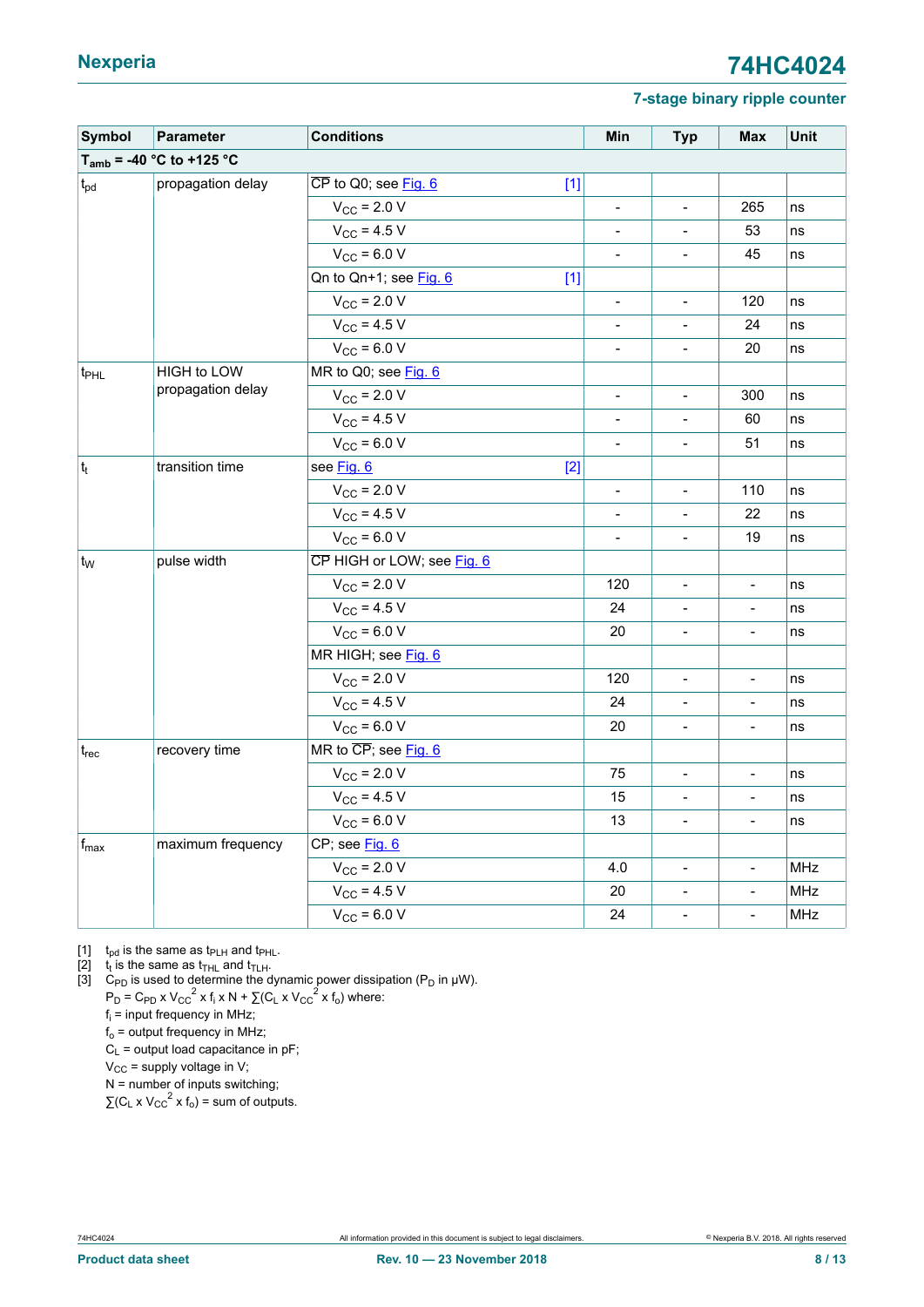<span id="page-8-1"></span>

### <span id="page-8-3"></span>**11.1. Waveforms and test circuit**

<span id="page-8-0"></span>



Test data is given in [Table](#page-8-2) 8.

Definitions for test circuit:

 $R_T$  = Termination resistance should be equal to output impedance  $Z_0$  of the pulse generator.

<span id="page-8-2"></span> $C_L$  = Load capacitance including jig and probe capacitance.

#### **Fig. 7. Test circuit for measuring switching times**

| <b>Table 8. Test data</b> |              |             |                           |
|---------------------------|--------------|-------------|---------------------------|
| Supply                    | Input        |             | Load                      |
| $ V_{CC} $                | $V_{1}$      | $ t_r, t_f$ | $\mathsf{C}_{\mathsf{L}}$ |
| 2.0 V                     | $V_{\rm CC}$ | $6$ ns      | 50 pF                     |
| 4.5 V                     | $V_{\rm CC}$ | 6 ns        | 50 pF                     |
| 6.0 V                     | $V_{CC}$     | 6 ns        | 50pF                      |
| 5.0 V                     | $V_{CC}$     | $6$ ns      | 15pF                      |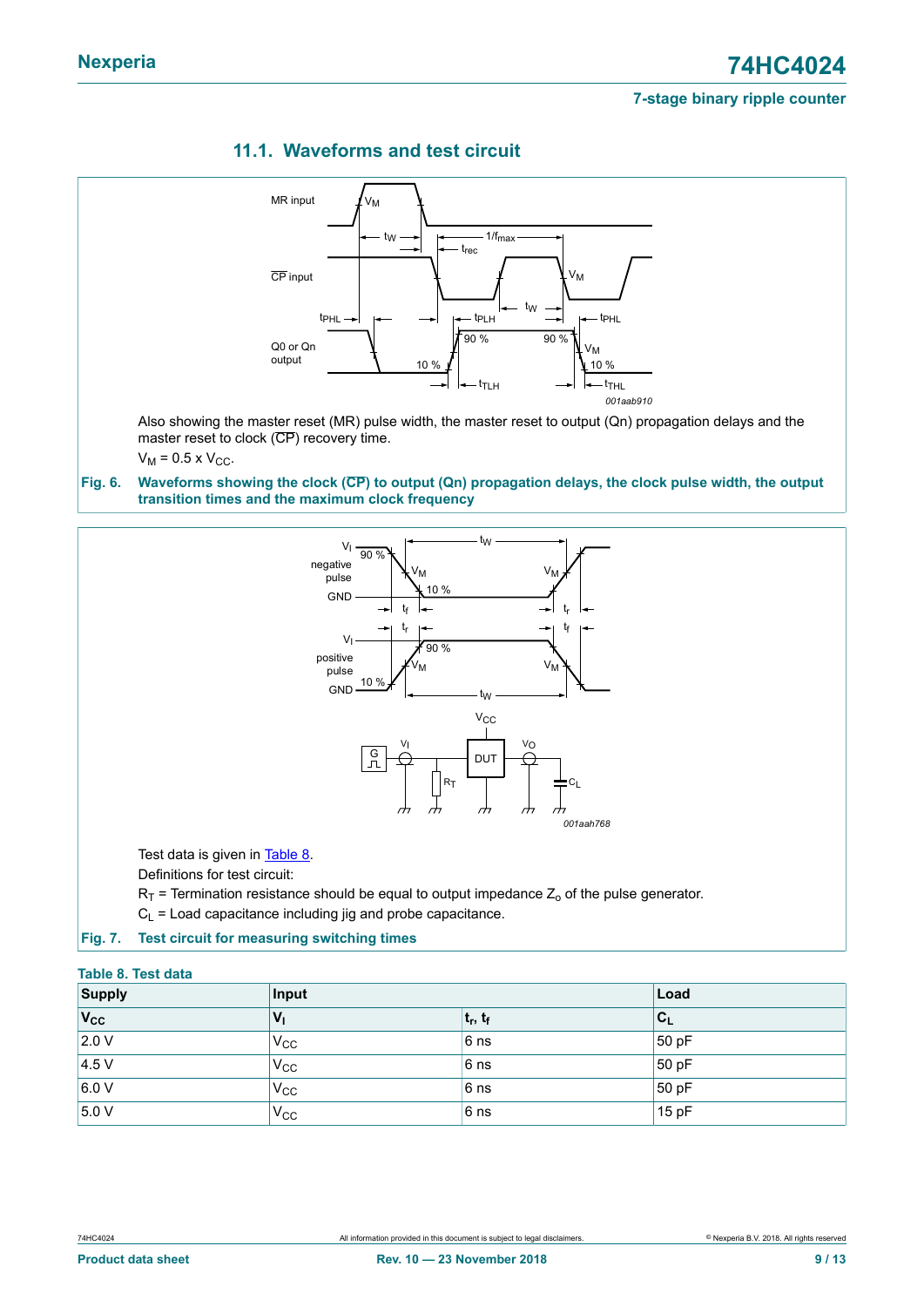## <span id="page-9-0"></span>**12. Package outline**



#### **Fig. 8. Package outline SOT108-1 (SO14)**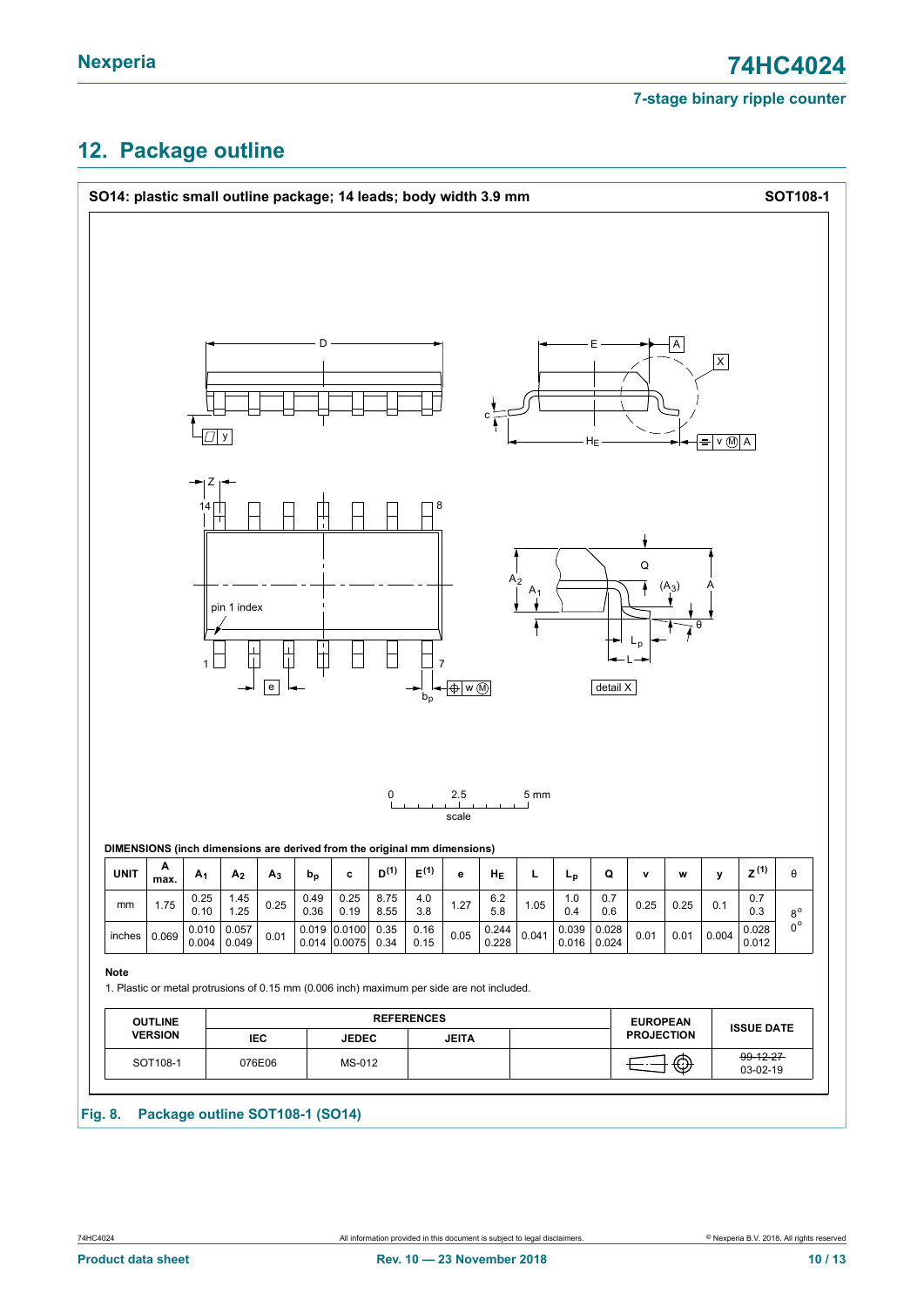# <span id="page-10-0"></span>**13. Abbreviations**

| Acronym     | <b>Description</b>                      |
|-------------|-----------------------------------------|
| <b>CMOS</b> | Complementary Metal-Oxide Semiconductor |
| <b>DUT</b>  | Device Under Test                       |
| <b>ESD</b>  | ElectroStatic Discharge                 |
| <b>HBM</b>  | Human Body Model                        |
| <b>MM</b>   | Machine Model                           |

# <span id="page-10-1"></span>**14. Revision history**

#### **Table 10. Revision history**

| Document ID          | Release date                                                                                                                                                                                                                                    | Data sheet status     | <b>Change notice</b>     | <b>Supersedes</b>    |  |
|----------------------|-------------------------------------------------------------------------------------------------------------------------------------------------------------------------------------------------------------------------------------------------|-----------------------|--------------------------|----------------------|--|
| 74HC4024 v.10        | 20181123                                                                                                                                                                                                                                        | Product data sheet    |                          | 74HC4024 v.9         |  |
| Modifications:       | The format of this data sheet has been redesigned to comply with the identity guidelines of<br>Nexperia.<br>Legal texts have been adapted to the new company name where appropriate.<br>Type number 74HC4024PW (SOT402-1/TSSOP14) removed.<br>٠ |                       |                          |                      |  |
| 74HC4024 v.9         | 20160428                                                                                                                                                                                                                                        | Product data sheet    |                          | 74HC4024 v.8         |  |
| Modifications:       | Type number 74HC4024DB (SOT337-1) removed.                                                                                                                                                                                                      |                       |                          |                      |  |
| 74HC4024 v.8         | 20151202                                                                                                                                                                                                                                        | Product data sheet    |                          | 74HC4024 v.7         |  |
| Modifications:       | Type number 74HC4024N (SOT27-1) removed.                                                                                                                                                                                                        |                       |                          |                      |  |
| 74HC4024 v.7         | 20131031                                                                                                                                                                                                                                        | Product data sheet    |                          | 74HC4024 v.6         |  |
| Modifications:       | General description updated.                                                                                                                                                                                                                    |                       |                          |                      |  |
| 74HC4024 v.6         | 20120823                                                                                                                                                                                                                                        | Product data sheet    |                          | 74HC4024 v.5         |  |
| 74HC4024 v.4         | 20100929                                                                                                                                                                                                                                        | Product data sheet    |                          | 74HC4024 v.3         |  |
| 74HC4024 v.3         | 20041112                                                                                                                                                                                                                                        | Product data sheet    |                          | 74HC HCT4024 CNV v.2 |  |
| 74HC HCT4024 CNV v.2 | 19970901                                                                                                                                                                                                                                        | Product specification | $\overline{\phantom{a}}$ | 74HC HCT4024 v.1     |  |
| 74HC HCT4024 v.1     | 19901201                                                                                                                                                                                                                                        | Product specification |                          |                      |  |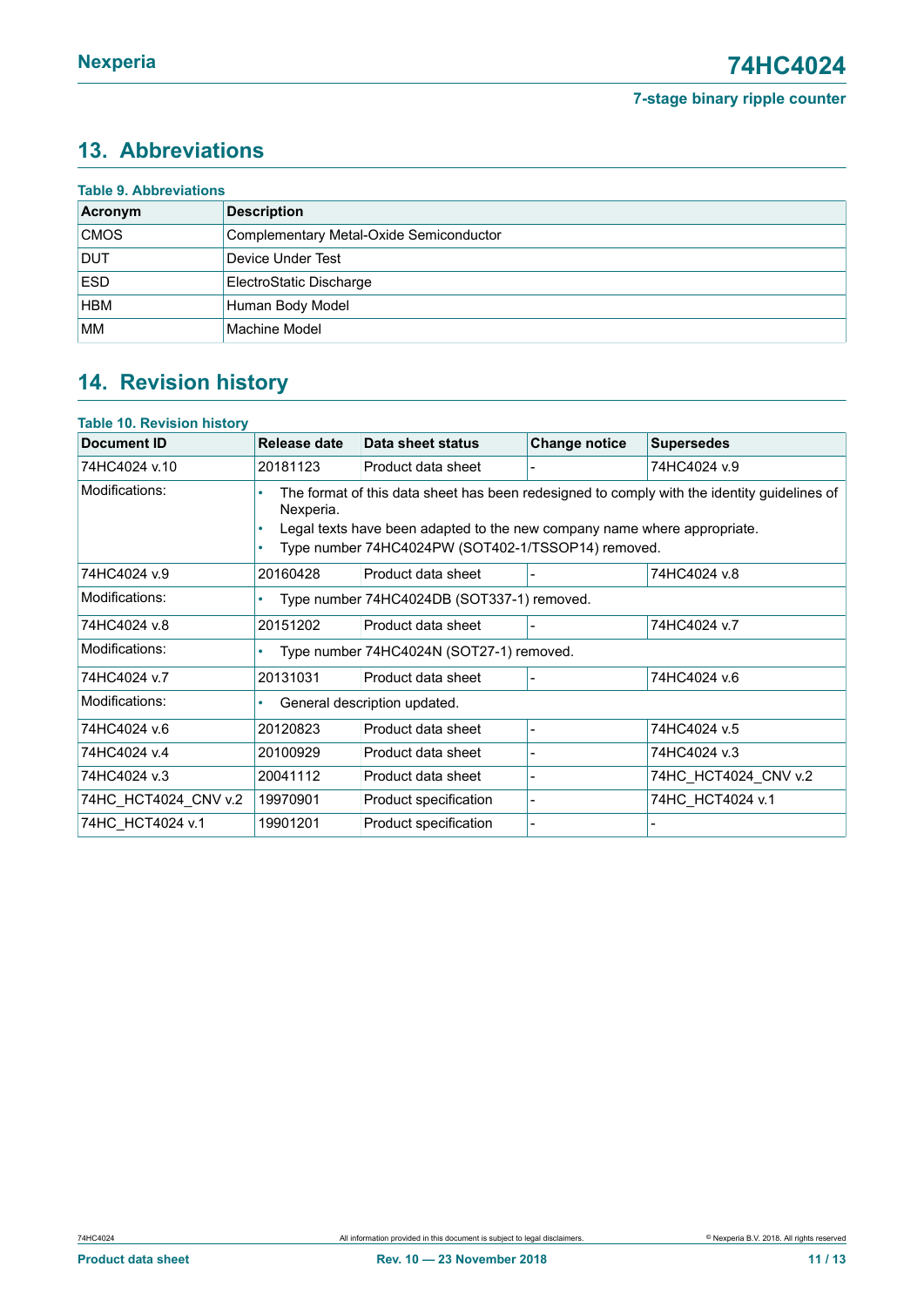# <span id="page-11-0"></span>**15. Legal information**

#### **Data sheet status**

| <b>Document status</b><br>$[1]$ [2] | Product<br>status [3] | <b>Definition</b>                                                                           |
|-------------------------------------|-----------------------|---------------------------------------------------------------------------------------------|
| Objective [short]<br>data sheet     | Development           | This document contains data from<br>the objective specification for<br>product development. |
| Preliminary [short]<br>data sheet   | Qualification         | This document contains data from<br>the preliminary specification.                          |
| Product [short]<br>data sheet       | Production            | This document contains the product<br>specification.                                        |

[1] Please consult the most recently issued document before initiating or completing a design.

The term 'short data sheet' is explained in section "Definitions".

[3] The product status of device(s) described in this document may have changed since this document was published and may differ in case of multiple devices. The latest product status information is available on the internet at [https://www.nexperia.com.](https://www.nexperia.com)

#### **Definitions**

**Draft** — The document is a draft version only. The content is still under internal review and subject to formal approval, which may result in modifications or additions. Nexperia does not give any representations or warranties as to the accuracy or completeness of information included herein and shall have no liability for the consequences of use of such information.

**Short data sheet** — A short data sheet is an extract from a full data sheet with the same product type number(s) and title. A short data sheet is intended for quick reference only and should not be relied upon to contain detailed and full information. For detailed and full information see the relevant full data sheet, which is available on request via the local Nexperia sales office. In case of any inconsistency or conflict with the short data sheet, the full data sheet shall prevail.

**Product specification** — The information and data provided in a Product data sheet shall define the specification of the product as agreed between Nexperia and its customer, unless Nexperia and customer have explicitly agreed otherwise in writing. In no event however, shall an agreement be valid in which the Nexperia product is deemed to offer functions and qualities beyond those described in the Product data sheet.

#### **Disclaimers**

**Limited warranty and liability** — Information in this document is believed to be accurate and reliable. However, Nexperia does not give any representations or warranties, expressed or implied, as to the accuracy or completeness of such information and shall have no liability for the consequences of use of such information. Nexperia takes no responsibility for the content in this document if provided by an information source outside of Nexperia.

In no event shall Nexperia be liable for any indirect, incidental, punitive, special or consequential damages (including - without limitation - lost profits, lost savings, business interruption, costs related to the removal or replacement of any products or rework charges) whether or not such damages are based on tort (including negligence), warranty, breach of contract or any other legal theory.

Notwithstanding any damages that customer might incur for any reason whatsoever, Nexperia's aggregate and cumulative liability towards customer for the products described herein shall be limited in accordance with the Terms and conditions of commercial sale of Nexperia.

**Right to make changes** — Nexperia reserves the right to make changes to information published in this document, including without limitation specifications and product descriptions, at any time and without notice. This document supersedes and replaces all information supplied prior to the publication hereof

**Suitability for use** — Nexperia products are not designed, authorized or warranted to be suitable for use in life support, life-critical or safety-critical systems or equipment, nor in applications where failure or malfunction of an Nexperia product can reasonably be expected to result in personal

injury, death or severe property or environmental damage. Nexperia and its suppliers accept no liability for inclusion and/or use of Nexperia products in such equipment or applications and therefore such inclusion and/or use is at the customer's own risk.

**Quick reference data** — The Quick reference data is an extract of the product data given in the Limiting values and Characteristics sections of this document, and as such is not complete, exhaustive or legally binding.

**Applications** — Applications that are described herein for any of these products are for illustrative purposes only. Nexperia makes no representation or warranty that such applications will be suitable for the specified use without further testing or modification.

Customers are responsible for the design and operation of their applications and products using Nexperia products, and Nexperia accepts no liability for any assistance with applications or customer product design. It is customer's sole responsibility to determine whether the Nexperia product is suitable and fit for the customer's applications and products planned, as well as for the planned application and use of customer's third party customer(s). Customers should provide appropriate design and operating safeguards to minimize the risks associated with their applications and products.

Nexperia does not accept any liability related to any default, damage, costs or problem which is based on any weakness or default in the customer's applications or products, or the application or use by customer's third party customer(s). Customer is responsible for doing all necessary testing for the customer's applications and products using Nexperia products in order to avoid a default of the applications and the products or of the application or use by customer's third party customer(s). Nexperia does not accept any liability in this respect.

**Limiting values** — Stress above one or more limiting values (as defined in the Absolute Maximum Ratings System of IEC 60134) will cause permanent damage to the device. Limiting values are stress ratings only and (proper) operation of the device at these or any other conditions above those given in the Recommended operating conditions section (if present) or the Characteristics sections of this document is not warranted. Constant or repeated exposure to limiting values will permanently and irreversibly affect the quality and reliability of the device.

**Terms and conditions of commercial sale** — Nexperia products are sold subject to the general terms and conditions of commercial sale, as published at [http://www.nexperia.com/profile/terms,](http://www.nexperia.com/profile/terms) unless otherwise agreed in a valid written individual agreement. In case an individual agreement is concluded only the terms and conditions of the respective agreement shall apply. Nexperia hereby expressly objects to applying the customer's general terms and conditions with regard to the purchase of Nexperia products by customer.

**No offer to sell or license** — Nothing in this document may be interpreted or construed as an offer to sell products that is open for acceptance or the grant, conveyance or implication of any license under any copyrights, patents or other industrial or intellectual property rights.

**Export control** — This document as well as the item(s) described herein may be subject to export control regulations. Export might require a prior authorization from competent authorities.

**Non-automotive qualified products** — Unless this data sheet expressly states that this specific Nexperia product is automotive qualified, the product is not suitable for automotive use. It is neither qualified nor tested in accordance with automotive testing or application requirements. Nexperia accepts no liability for inclusion and/or use of non-automotive qualified products in automotive equipment or applications.

In the event that customer uses the product for design-in and use in automotive applications to automotive specifications and standards, customer (a) shall use the product without Nexperia's warranty of the product for such automotive applications, use and specifications, and (b) whenever customer uses the product for automotive applications beyond Nexperia's specifications such use shall be solely at customer's own risk, and (c) customer fully indemnifies Nexperia for any liability, damages or failed product claims resulting from customer design and use of the product for automotive applications beyond Nexperia's standard warranty and Nexperia's product specifications.

**Translations** — A non-English (translated) version of a document is for reference only. The English version shall prevail in case of any discrepancy between the translated and English versions.

#### **Trademarks**

Notice: All referenced brands, product names, service names and trademarks are the property of their respective owners.